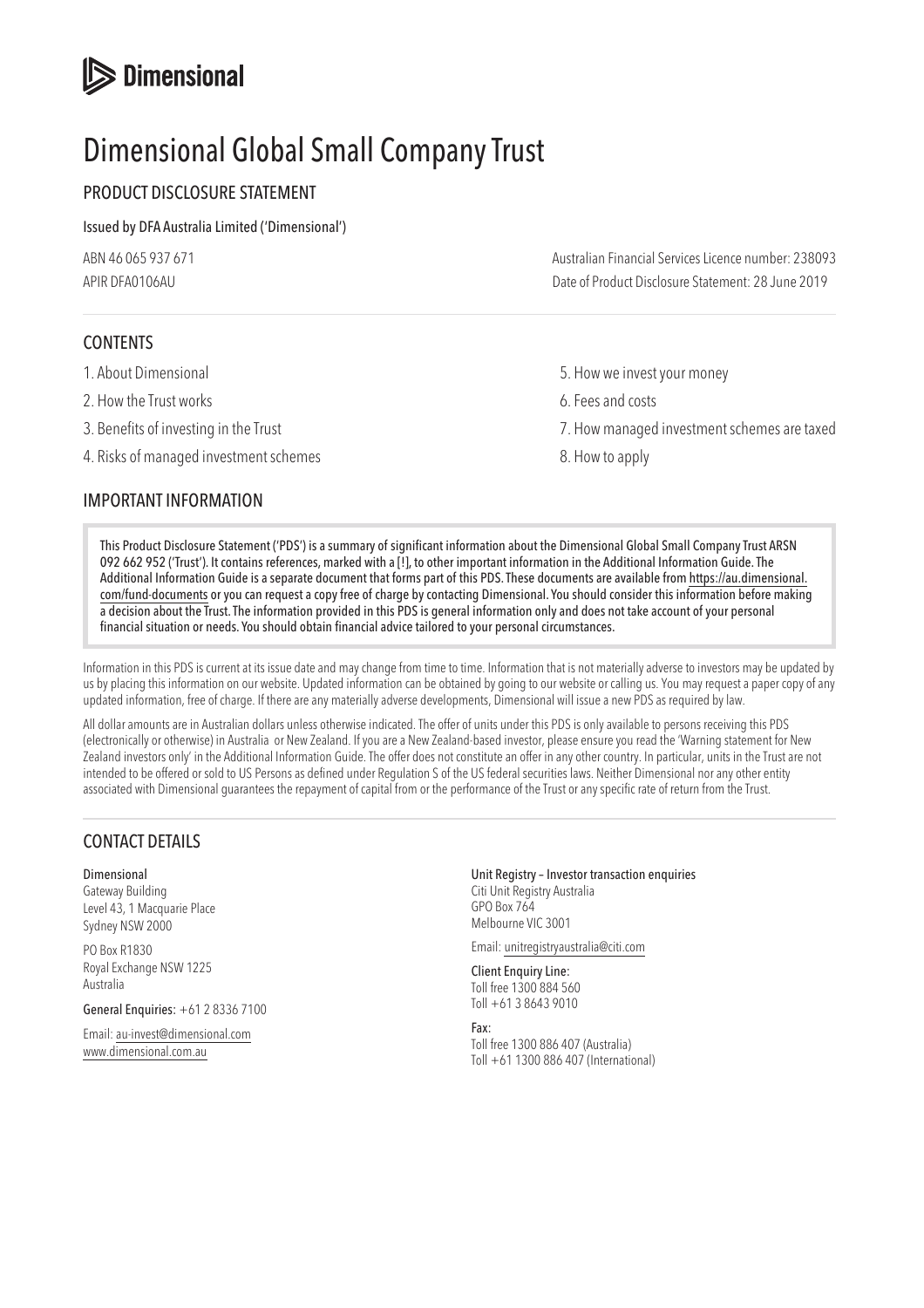# 1. ABOUT DIMENSIONAL

DFA Australia Limited ('Dimensional') is the Responsible Entity of the Trust. As Responsible Entity, Dimensional is responsible for the administration and investment management of the Trust.

Dimensional is a wholly owned subsidiary of US-based Dimensional Fund Advisors LP. The affiliated entities of Dimensional manage funds on behalf of investors around the world from offices in the United States, Europe, Asia and Australia.

For more than three decades, Dimensional Fund Advisors LP and its subsidiaries and affiliates have been combining rigorous academic research with practical experience to deliver real-world investment solutions. Using this approach, Dimensional seeks to deliver investment solutions that add value through careful design, implementation and execution.

Dimensional established its Australian office in 1994 and began offering investment solutions to local investors with the launch of the first Dimensional Wholesale Trusts in 1999.

# 2. HOW THE TRUST WORKS

The Trust is structured as a unit trust registered as a managed investment scheme. When you invest your money in the Trust you are issued units in the Trust and your money is pooled together with other people's money. We use this pool of money to buy investments and manage them on behalf of all investors.

You can invest in the Trust either directly, or indirectly through an Investor Service. An Investor Service refers to an investor-directed portfolio service ('IDPS'), IDPS-like scheme, master trust, wrap account or a nominee or custody service (see Investing through an Investor Service below). Dimensional may require, as a condition of accepting your initial or any additional applications, that you first receive advice on any proposed investment from a Participating Adviser, being an adviser who has participated in educational programs conducted by Dimensional about its investment philosophy and approach (see section 1 of the Additional Information Guide for further details) (! See below).

The Trust is one of several trusts managed and offered by Dimensional, called the Dimensional Wholesale Trusts. The Dimensional Wholesale Trusts invest across a broad range of asset classes, including Australian and international equities, and fixed interest securities. A product disclosure statement for each Dimensional Wholesale Trust is available and can be obtained from our website or by contacting Dimensional. You should consider the relevant product disclosure statement in deciding whether to acquire or continue to hold an investment in a Dimensional Wholesale Trust and consult with your Participating Adviser to construct a portfolio that is appropriate for your requirements.

# Investing directly in the Trust

When you invest directly in the Trust you are issued a number of units in the Trust based upon the amount invested and the current unit price. Your units represent your proportionate share of the Trust and reflect the value of your investment. As a result, each unit has a dollar value or 'unit price'. The unit price will vary as the market value of assets in the Trust rises or falls. Unit prices are available from [www.dimensional.com.au.](www.dimensional.com.au)

Subject to the requirements set out above and the minimum requirements in the following table, you can increase your investment at any time by applying for more units and decrease your investment by transferring or withdrawing some of your units (including switching to another Dimensional Wholesale Trust).

| Minimum Requirements <sup>1</sup> |             |
|-----------------------------------|-------------|
| Initial investment                | $$25,000^2$ |
| <b>Additional investment</b>      | $$5,000^2$  |
| Withdrawal                        | \$5,000     |
| Switch                            | Nil         |
| Transfer                          | Nil         |
| <b>Account balance</b>            | \$25,000    |

- 1. If you are investing in the Trust through an Investor Service, the minimums detailed above may not apply. Refer to 'Investing through an Investor Service' below.
- 2. Dimensional may refuse any investment which would not result in the investor having an account balance across all Dimensional Wholesale Trusts of at least \$500,000.

In each case, Dimensional may accept a lesser amount at its discretion.

Withdrawal proceeds will usually be paid by electronic transfer within three to seven business days of receipt of the withdrawal notice. The Constitution allows up to 30 days.

In some circumstances under the Constitution, such as the closure of a securities exchange or trading restriction on a securities exchange, you may not be able to withdraw your funds within the usual period upon request. Information about Liquidity Risk is found in section 4 of this PDS.

# Investing through an Investor Service

If you invest in the Trust through an Investor Service, you may be subject to different terms and conditions from those referred to in this PDS. It is the operator of the Investor Service that invests for you that has the rights of a direct investor, and they may choose to exercise these rights in accordance with their arrangements with you. You will need to contact the operator of the service for details of how to invest in or request a withdrawal from the Trust. You do not need to complete any of our forms.

! You should read the important information about the acquisition and disposal of interests before making a decision. Go to section 1 of the Additional Information Guide located at [https://au.](https://au.dimensional.com/fund-documents) [dimensional.com/fund-documents.](https://au.dimensional.com/fund-documents) The material relating to the acquisition and disposal of interests may change between the time when you read this PDS and the day when you acquire the product.

# Frequency of distributions and how they are calculated

The Trust may earn income, such as dividends, interest on investments and trust distributions, and realised gains or losses on the sale of investments. The Trust will normally distribute an amount, determined as appropriate by Dimensional, to each unit holder on a half-yearly basis, based on the number of units held as at the end of the distribution period. In some situations, distributions may be paid at other times.

These distributions are normally paid within two weeks after the end of the distribution period. The distributions made at the end of June (the Trust's financial year end) will include income up to the end of June. Realised net capital gains in respect of a financial year will usually only be distributed at the end of the financial year. The amount and components of a distribution will vary from period to period. There may be periods when the Trust does not make a distribution.

If you invest in the Trust through an Investor Service, you should contact the operator of the service to find out how any income distributions are paid to you.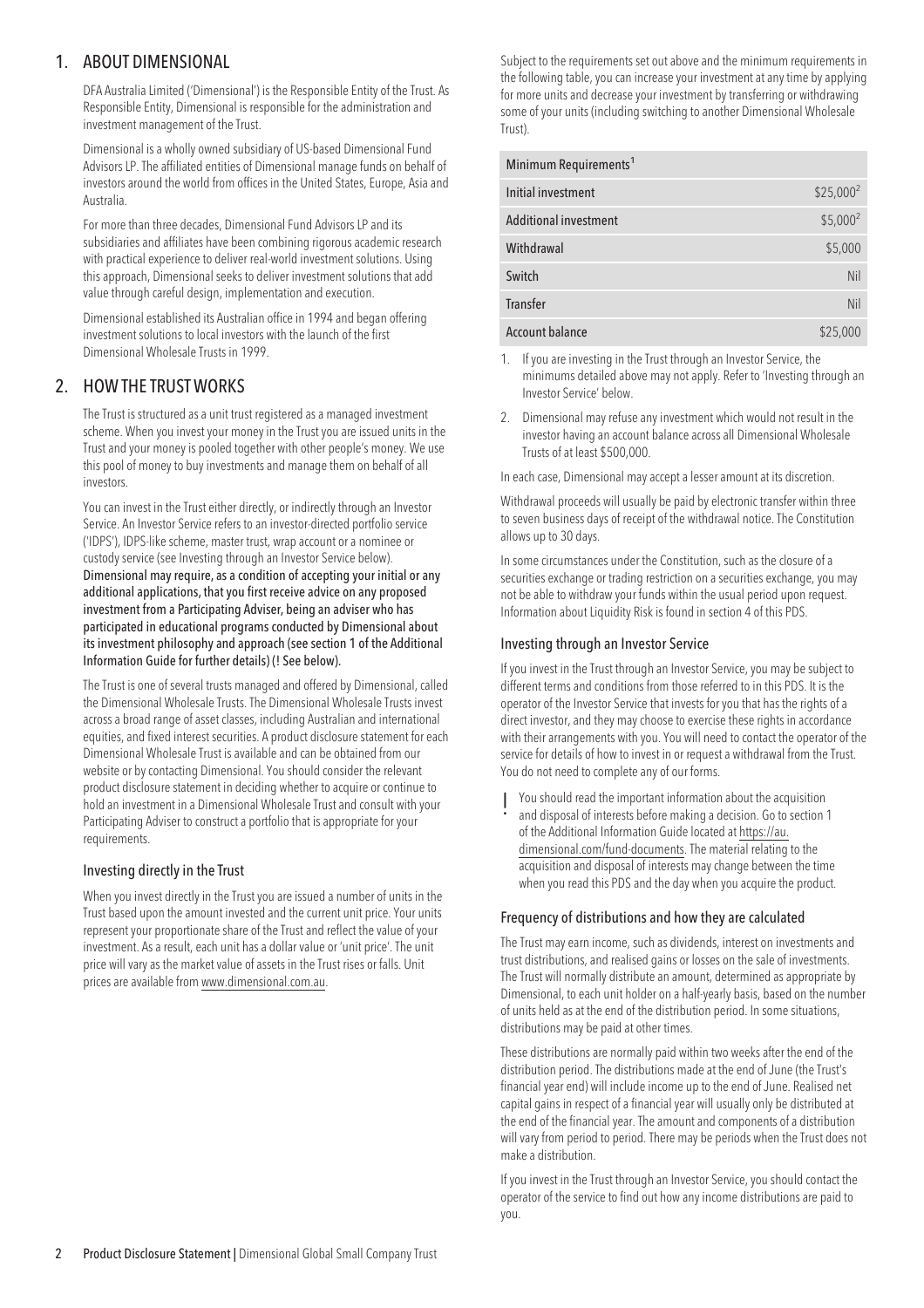# 3. BENEFITS OF INVESTING IN THE TRUST

## Significant features

The Trust seeks to provide long-term capital growth by gaining exposure to a diversified portfolio of small companies associated with approved developed markets, excluding Australia (see section 5 of this PDS for details).

## Significant benefits

An investment in the Trust offers investors a range of key benefits:

- The investment strategy is grounded in rigorous academic research.
- The investment strategy will provide continuous exposure to a professionally managed portfolio of small companies associated with approved developed markets (excluding Australia).
- The investment strategy is diversified to manage risk. Diversification also provides flexibility, which in turn allows for more efficient implementation of the portfolio.
- Dimensional seeks to keep costs low by paying close attention to costs, including both management and implementation costs.
- Direct investors receive regular investment statements and an annual tax statement to keep you up-to-date on your investment.
- For the taxable investor, Dimensional seeks to maximise after-tax returns. It does this by managing the Trust in a way that aims to defer the realisation of net capital gains where possible and to manage dividend income.
- 
- ! You should read the important information about these and other features and benefits of the Trust before making a decision. Go to section 3 of the Additional Information Guide located at [https://au.dimensional.com/fund-documents.](https://au.dimensional.com/fund-documents) The material relating to these and other features and benefits of the Trust may change between the time when you read this PDS and the day when you acquire the product.

# 4. RISKS OF MANAGED INVESTMENT SCHEMES

All investments carry risk. Different strategies may carry different levels of risk, depending on the assets that make up the strategy. Assets with the highest expected long-term returns may also carry the highest level of short-term risk. It is important to understand that:

- The value of the investments will go up and down.
- Investment returns (even over the long term) are not guaranteed and you may lose money on any investment you make.
- The level of returns will vary and future returns may differ from past returns.
- Laws affecting registered managed investment schemes may change in the future.
- The level of risk for each person will vary depending on a range of factors including: age, investment time frames, where other parts of your wealth are invested and your risk tolerance.

The significant risks of the Trust are summarised below, but these risks are not exhaustive and there could be other risks that may adversely affect the Trust.

# Market risk

Economic, political, and other factors may cause the overall investment market to fall in value. A fall in the market may lead to a decrease in the price of securities held by the Trust irrespective of the merits or otherwise of the individual securities.

# Security risk

This is the risk attributed to the circumstances of an individual security. It can relate to management, operational, product, industry and other factors. Even if the Trust is well diversified, falls in the price of an individual security may affect the value of your investment.

Sometimes, when securities are not traded frequently or in large amounts or when market conditions are difficult , buying interest can dry up. This can make it hard for investors to sell securities at short notice and at a desired price. In periods of illiquidity, Dimensional may not be able to sell securities or may need to sell securities at a lower price than desired, to pay withdrawal requests. If the Trust becomes illiquid within the meaning of the Corporations Act, you may only withdraw in accordance with the terms of any current withdrawal offer made by Dimensional in accordance with the Corporations Act. In accordance with the Constitution, Dimensional may delay the payment of withdrawal proceeds in a number of circumstances including (but not limited to) where it is impractical to calculate the current unit price and therefore, withdrawal prices, due to, for instance, the closure of a securities exchange or an emergency or other state of affairs.

# Counterparty risk

The Trust's trading counterparties may become insolvent or otherwise not meet their obligations to the Trust which may affect the value of your investment.

# Currency risk

The value of investments denominated in a currency other than Australian dollars is affected by changes in the Australian dollar in relation to the value of the foreign currency in which the investment is denominated. When the value of the Australian dollar falls in relation to the value of the foreign currency, then the value of the foreign investments rises. When the value of the Australian dollar rises, the value of foreign investments falls. Foreign currency exposure is unhedged.

# Small company risk

Small stocks may perform differently from the market as a whole, and following a small-oriented investment strategy may cause the Trust to at times underperform equity funds that use other investment strategies. Securities of small companies are often less liquid than securities of large companies and this could make it difficult to sell a small company security at a desired time or price. As a result, small company stocks may fluctuate relatively more in price.

# Lack of diversification across asset classes

While the Trust holds a diversified portfolio of securities in an asset class, an investment in only one asset class may involve greater risk than investing in several asset classes. Diversification may therefore be improved by investing across different asset classes.

# Derivatives risk

Derivatives are financial instruments the value of which is derived from an underlying asset, rate or index. They may be used in the Trust to manage risk or gain exposure to markets, although they carry risks of their own. These include liquidity risk, market risk and counterparty risk. Changes in the value of a derivative may not correlate perfectly with the underlying asset, rate or index. Hedging with derivatives may increase expenses, and there is no guarantee that a hedging strategy will work. While hedging can reduce or eliminate losses, it can also reduce or eliminate gains or cause losses if the market moves in a manner different from that anticipated by the Trust or if the cost of the derivative outweighs the benefit of the hedge.

# Strategy risk

The Trust's investment strategy, as described in section 5 of this PDS, may mean that the Trust performs differently from the market as a whole. The Trust may at times underperform equity funds that use other investment strategies.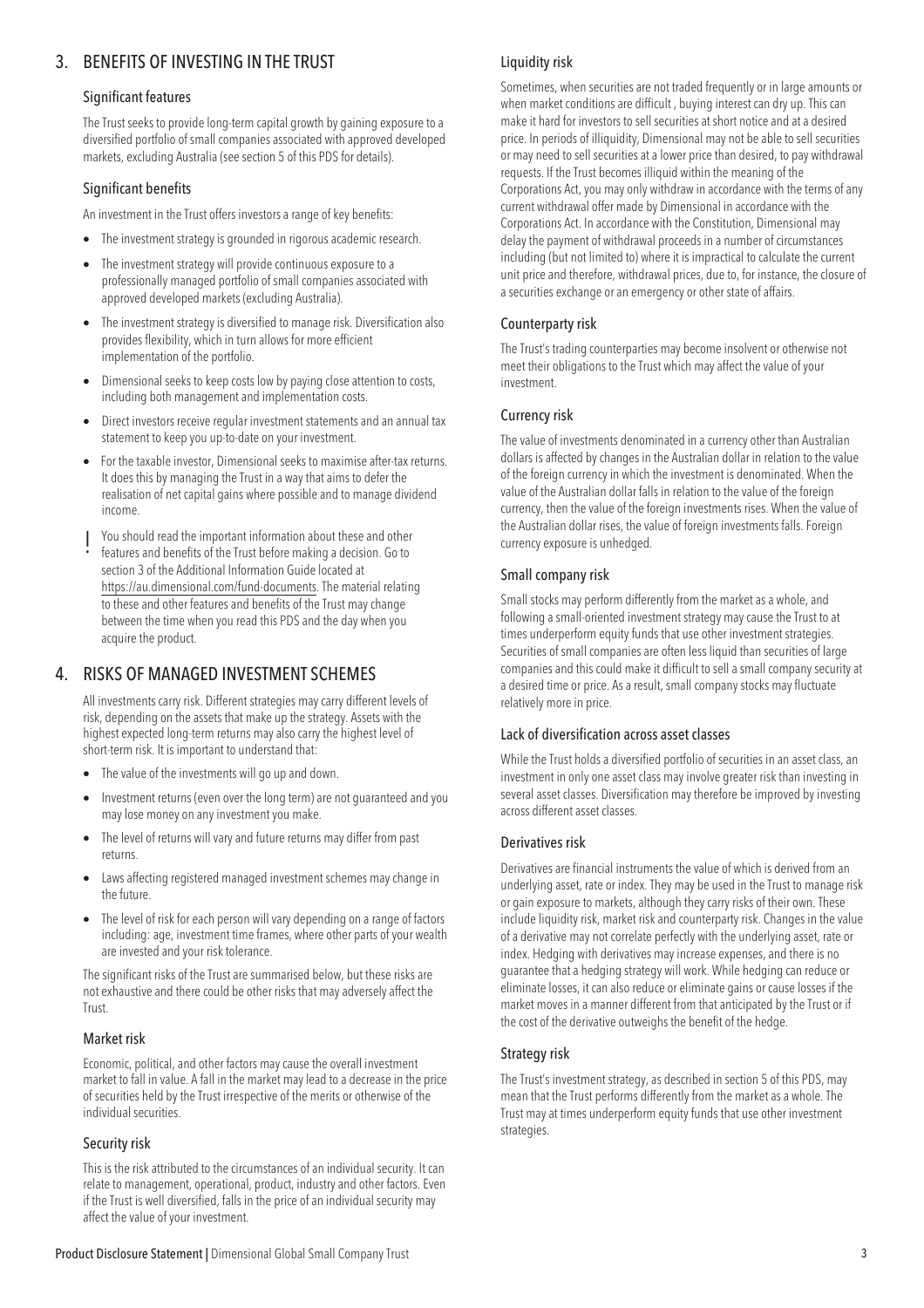### Trust risk

Results from investing in the Trust, including tax outcomes, may differ from investing directly in the underlying securities. The actions of other unit holders, such as applications or redemptions, may have an impact on your share of tax credits, income, and net capital gains distributed by the Trust. Dimensional could be replaced as the responsible entity or the manager, or the Trust could terminate.

#### Regulatory risk

Regulatory risk arises from regulatory or taxation changes introduced by a government or a regulator, which may affect the value of securities in which the Trust invests. These regulatory or taxation changes may occur in Australia or other countries in which the Trust invests. In many foreign countries there is less government supervision and regulation of stock exchanges, brokers, and listed companies than in Australia, which may result in greater potential for fraud or market manipulation. There is also the risk of substantially more government involvement in the economy in foreign countries, as well as, the possible arbitrary and unpredictable enforcement of securities regulations and other laws, and the possibility of sanctions being imposed against issuers in various sectors of certain foreign countries, each of which may limit the ability of the Trust to invest in or sell securities of foreign issuers.

#### Operational risk

This refers to a range of risks associated with the operation of the Trust (including the Investment Portal) and includes human error, systems breakdown, external threats and other factors beyond Dimensional's control.

## Securities lending risk

Dimensional may lend securities for the purpose of generating additional income for the Trust. There is the risk that a borrower may fail to return the securities in a timely manner or at all. There is also a risk of financial loss associated with the investment of cash collateral on behalf of the Trust (see Counterparty risk). In such events, the Trust could experience delays in recovering assets and may incur a capital loss.

#### Cyber security risk

Dimensional and its service providers' use of internet, technology and information systems (including the Investment Portal) may expose the Trust to potential risks linked to cyber security breaches of those technological or information systems. Cyber security breaches, amongst other things, could allow an unauthorised party to gain access to proprietary information, customer data, or Trust assets, or cause Dimensional and/or its service providers to suffer data corruption or lose operational functionality.

If some or all of these risks materialise, the value of your investment in the Trust may go down.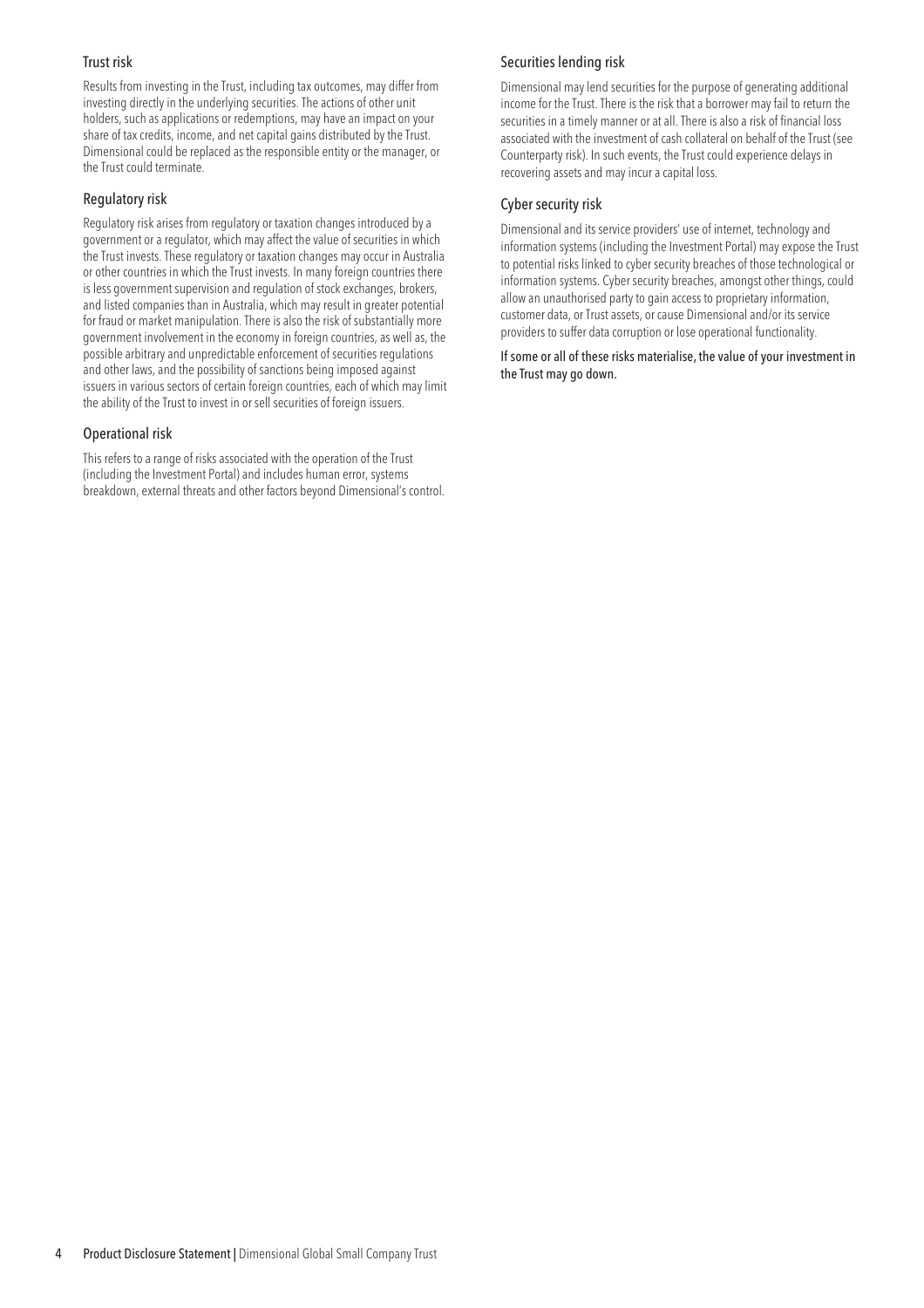# 5. HOW WE INVEST YOUR MONEY

Please note: You should consider the likely investment return, the risk and your investment timeframe when choosing an investment in the Trust.

| Investment return<br>objective | To provide long-term capital growth by gaining exposure to a diversified portfolio of small companies associated with approved developed<br>markets (excluding Australia).<br>The Trust is not managed with the objective of achieving a particular return relative to a benchmark index. However, to compare the<br>performance of the Trust with a broad measure of market performance, reference may be made to the MSCI World ex Australia Small Cap<br>Index (net div.).<br>Investors should note that the index is referred to for comparison purposes only. The index is not intended to represent the current or<br>targeted asset allocation of the Trust. The performance of the Trust may differ significantly from the index.                                                                                                                                                                                                                                                                                                                                                                                                                                                                                                                                                                                                                                                                                                                                                                                                                                                                                                                                                                                                                                                                                                                                                                                                                                                      |
|--------------------------------|------------------------------------------------------------------------------------------------------------------------------------------------------------------------------------------------------------------------------------------------------------------------------------------------------------------------------------------------------------------------------------------------------------------------------------------------------------------------------------------------------------------------------------------------------------------------------------------------------------------------------------------------------------------------------------------------------------------------------------------------------------------------------------------------------------------------------------------------------------------------------------------------------------------------------------------------------------------------------------------------------------------------------------------------------------------------------------------------------------------------------------------------------------------------------------------------------------------------------------------------------------------------------------------------------------------------------------------------------------------------------------------------------------------------------------------------------------------------------------------------------------------------------------------------------------------------------------------------------------------------------------------------------------------------------------------------------------------------------------------------------------------------------------------------------------------------------------------------------------------------------------------------------------------------------------------------------------------------------------------------|
| Strategic asset<br>allocation  | Under normal circumstances, the Trust will invest in accordance with the following target allocation range*:<br>International shares 100%                                                                                                                                                                                                                                                                                                                                                                                                                                                                                                                                                                                                                                                                                                                                                                                                                                                                                                                                                                                                                                                                                                                                                                                                                                                                                                                                                                                                                                                                                                                                                                                                                                                                                                                                                                                                                                                      |
| <b>Description of Trust</b>    | The Trust may suit those investors seeking exposure to a diversified portfolio of small companies listed in global developed markets<br>(excluding Australia) with the potential for long-term capital growth. Investors in this Trust will be exposed to share market volatility.<br>Dimensional's equity portfolios are based on dimensions of expected returns that have been identified by academic research:<br>1. The overall market - stocks have higher expected returns than bonds.<br>2. Company size - small company stocks have higher expected returns than large company stocks.<br>3. Relative price - low relative price or 'value' stocks have higher expected returns than high relative price stocks.<br>4. Profitability - stocks with higher profitability have higher expected returns than stocks with lower profitability.<br>Ordinarily, the Trust will invest in a diversified portfolio of small companies associated with approved developed markets (excluding<br>Australia). Dimensional generally defines small companies as those falling into the smallest 10-15% of securities by market capitalisation of<br>each eligible country (or region in the case of Europe). Within the Trust's eligible universe of small company stocks, the portfolio emphasises<br>investment in securities with a higher expected return considering the dimensions described above. In addition, Dimensional may also take<br>into account other factors when determining a security's weight in the portfolio.<br>The Trust may lend securities for the purpose of generating additional income. The Trust may gain some or all of its market exposure by<br>investing in other funds managed by Dimensional or its affiliates (including other Dimensional Wholesale Trusts).<br>Members of the Dimensional Group will generally undertake the day-to-day trading of the securities, and may also make investment<br>decisions under delegated authority from Dimensional. |
| Minimum suggested<br>timeframe | $7 + \gamma$ ears                                                                                                                                                                                                                                                                                                                                                                                                                                                                                                                                                                                                                                                                                                                                                                                                                                                                                                                                                                                                                                                                                                                                                                                                                                                                                                                                                                                                                                                                                                                                                                                                                                                                                                                                                                                                                                                                                                                                                                              |
| Summary risk level             | Very high<br>The likelihood of the capital value of your investment going down over the short term is relatively high compared to funds investing in<br>lower-risk assets such as fixed interest assets or cash.                                                                                                                                                                                                                                                                                                                                                                                                                                                                                                                                                                                                                                                                                                                                                                                                                                                                                                                                                                                                                                                                                                                                                                                                                                                                                                                                                                                                                                                                                                                                                                                                                                                                                                                                                                               |
| Change to Trust details        | Dimensional has the right to close or terminate the Trust and change the Trust's investment return objective, asset allocation and strategies<br>at any time, without prior notice in some cases.<br>Dimensional will inform investors of any material changes as required by law.                                                                                                                                                                                                                                                                                                                                                                                                                                                                                                                                                                                                                                                                                                                                                                                                                                                                                                                                                                                                                                                                                                                                                                                                                                                                                                                                                                                                                                                                                                                                                                                                                                                                                                             |
| $\ast$                         | The Trust is expected to be fully invested. A portion of the portfolio may be allocated to cash and cash equivalents for liquidity purposes. Please refer to the<br>Additional Information Guide for further information.                                                                                                                                                                                                                                                                                                                                                                                                                                                                                                                                                                                                                                                                                                                                                                                                                                                                                                                                                                                                                                                                                                                                                                                                                                                                                                                                                                                                                                                                                                                                                                                                                                                                                                                                                                      |

You should read the important information about how we invest your money, including the extent to which labour standards or environmental, social or<br>• ethical considerations are taken into account in the selection, retenti implementation of the Trust's strategy, and borrowing, before making a decision. Go to section 4 of the Additional Information Guide located at [https://au.dimensional.com/fund-documents.](https://au.dimensional.com/fund-documents) The material relating to this may change between the time when you read this PDS and the day when you acquire the product.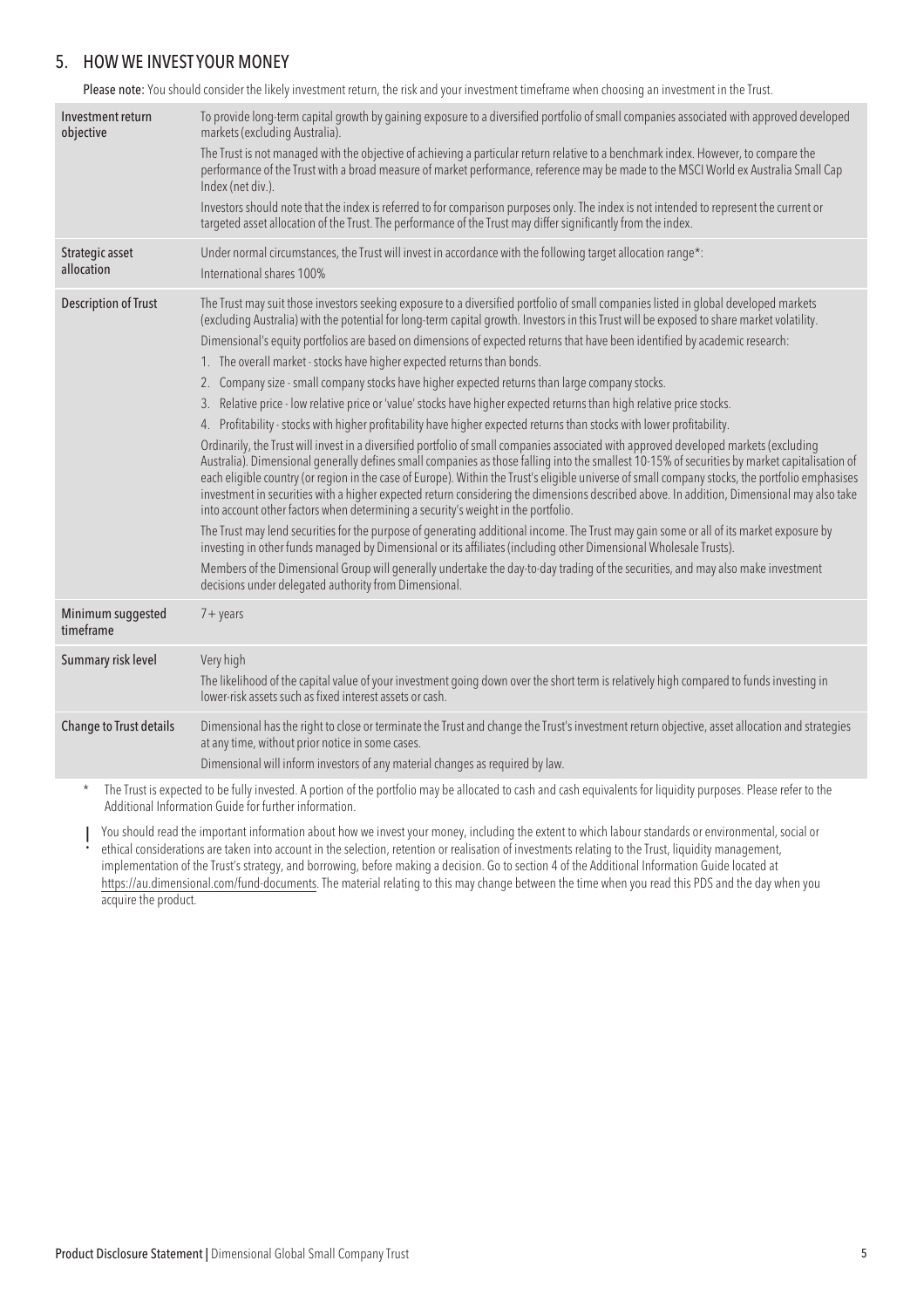# 6. FEES AND COSTS

# DID YOU KNOW?

Small differences in both investment performance and fees and costs can have a substantial impact on your long-term returns.

For example, total annual fees and costs of 2% of your account balance rather than 1% could reduce your final return by up to 20% over a 30-year period (for example, reduce it from \$100,000 to \$80,000).

You should consider whether features such as superior investment performance or the provision of better member services justify higher fees and costs. You may be able to negotiate to pay lower contribution fees and management costs where applicable. Ask the fund or your financial adviser.

#### TO FIND OUT MORE

If you would like to find out more, or see the impact of the fees based on your own circumstances, the Australian Securities and Investments Commission ('ASIC') website (www.moneysmart.gov.au) has a managed funds fee calculator to help you check out different fee options.

You can use the ASIC calculator to calculate the effect of fees and costs on your account balances.

#### Fees and costs of the Trust

This section provides summary information about the main fees and costs that you may be charged. These fees and costs may be paid directly from your account or deducted from investment returns.

You should read all the information about fees and costs because it is important to understand their impact on your investment. The information in the following table can be used to compare the costs between simple managed investment schemes.

| Type of Fee or Cost                                                                 | Amount                                                                    |
|-------------------------------------------------------------------------------------|---------------------------------------------------------------------------|
| Fees when your money<br>moves in or out of the fund <sup>1</sup>                    |                                                                           |
| Establishment fee                                                                   | Nil                                                                       |
| Contribution fee <sup>2</sup>                                                       | \$0 to \$27.50                                                            |
| Withdrawal fee <sup>2</sup>                                                         | \$0 to \$27.50                                                            |
| Exit fee                                                                            | Nil                                                                       |
| Management costs <sup>3</sup><br>The fees and costs for<br>managing your investment | 0.658% p.a. of the net asset value of the<br>Trust ('NAV')<br>comprising: |
|                                                                                     | Management Fee of 0.645% <sup>4</sup> p.a. of NAV                         |
|                                                                                     | Expense recoveries of 0.001% p.a. of NAV<br>and                           |
|                                                                                     | Indirect costs of 0.012% p.a. of NAV                                      |

- 1. You may incur a Transaction Costs Allowance (also known as a buy-sell spread) when your money moves in or out of the Trust. Refer to 'Transactional and operational costs' in "Additional explanation of fees and costs" below.
- 2. When you apply for units in the Trust (including both initial and additional investments), a contribution fee of \$27.50 (or \$20.00 if transacting via the Investment Portal) will be charged to you and deducted from your application money. Whenever you withdraw some or all of your units in the Trust, a withdrawal fee of \$27.50 (or \$20.00 if transacting via the Investment Portal) will be charged to you and deducted from your withdrawal proceeds. The amount of this fee can be negotiated if you are a wholesale client under the Corporations Act. For further information regarding when a contribution fee or withdrawal fee will be incurred, see the section below headed "Contribution fee and withdrawal fee".
- 3. Management costs comprise management fees, expense recoveries and indirect costs.

Details of any future changes to management costs will be provided on Dimensional's website at<www.dimensional.com.au> when they are not materially adverse to investors. The expense recoveries and indirect costs components are calculated based on the relevant costs incurred for the

financial year to 30 June 2018. As a result, these figures are estimates only and the actual costs incurred may differ. Please refer to "Additional explanation of fees and costs" below for more information.

4. The amount of this fee can be negotiated if you are a wholesale client under the Corporations Act.

#### Additional explanation of fees and costs

#### Example of annual fees and costs

This table gives an example of how the fees and costs for the Trust can affect your investment over a one-year period. You should use this table to compare this product with other managed investment products.

| <b>EXAMPLE - Dimensional Global</b><br><b>Small Company Trust</b> |                | Balance of \$50,000 with a<br>contribution of \$5,000 during<br>the year                                                                                                                                                                                  |
|-------------------------------------------------------------------|----------------|-----------------------------------------------------------------------------------------------------------------------------------------------------------------------------------------------------------------------------------------------------------|
| Contribution fee <sup>1</sup>                                     | \$27.50        | For every additional \$5,000 you<br>put in, you will be charged \$27.50.                                                                                                                                                                                  |
| <b>PLUS</b><br>Management costs <sup>2</sup>                      | 0.658%<br>p.a. | And, for every \$50,000 you have in<br>the Trust you will be charged<br>\$329.00 each year.                                                                                                                                                               |
| <b>EQUALS</b><br>Cost of Trust                                    |                | If you had an investment of<br>\$50,000 at the beginning of the<br>year and you put in an additional<br>\$5,000 <sup>3</sup> during that year, you<br>would be charged fees of<br>$$356.504$ .<br>What it costs will depend on the<br>fees you negotiate. |

- 1. The contribution fee ranges between nil and \$27.50 depending on the circumstances of your investment. You will be charged a contribution fee each time you make a contribution to the Trust. The contribution fee will be the same no matter how large the contribution. Please refer to "Contribution fee and withdrawal fee" below for more information.
- 2. Management costs are comprised of the management fee of 0.645% p.a. of NAV, expense recoveries of 0.001% p.a. of NAV and indirect costs of 0.012% p.a. of NAV based on the relevant costs incurred for the financial year to 30 June 2018.
- 3. Assumes that the \$5,000 additional investment occurs on the last business day of the year.
- 4. This cost does not include the management costs charged on the additional \$5,000 investment. Please note this is an example only. In practice your actual investment balance will vary daily and the actual management costs charged, which are based on the value of the Trust, will therefore also vary daily. You may also incur a Transaction Costs Allowance (as defined in the Additional Information Guide) when you invest in or withdraw from the Trust. Please refer to "Transactional and operational costs" below and section 5 of the Additional Information Guide for more information (! See below).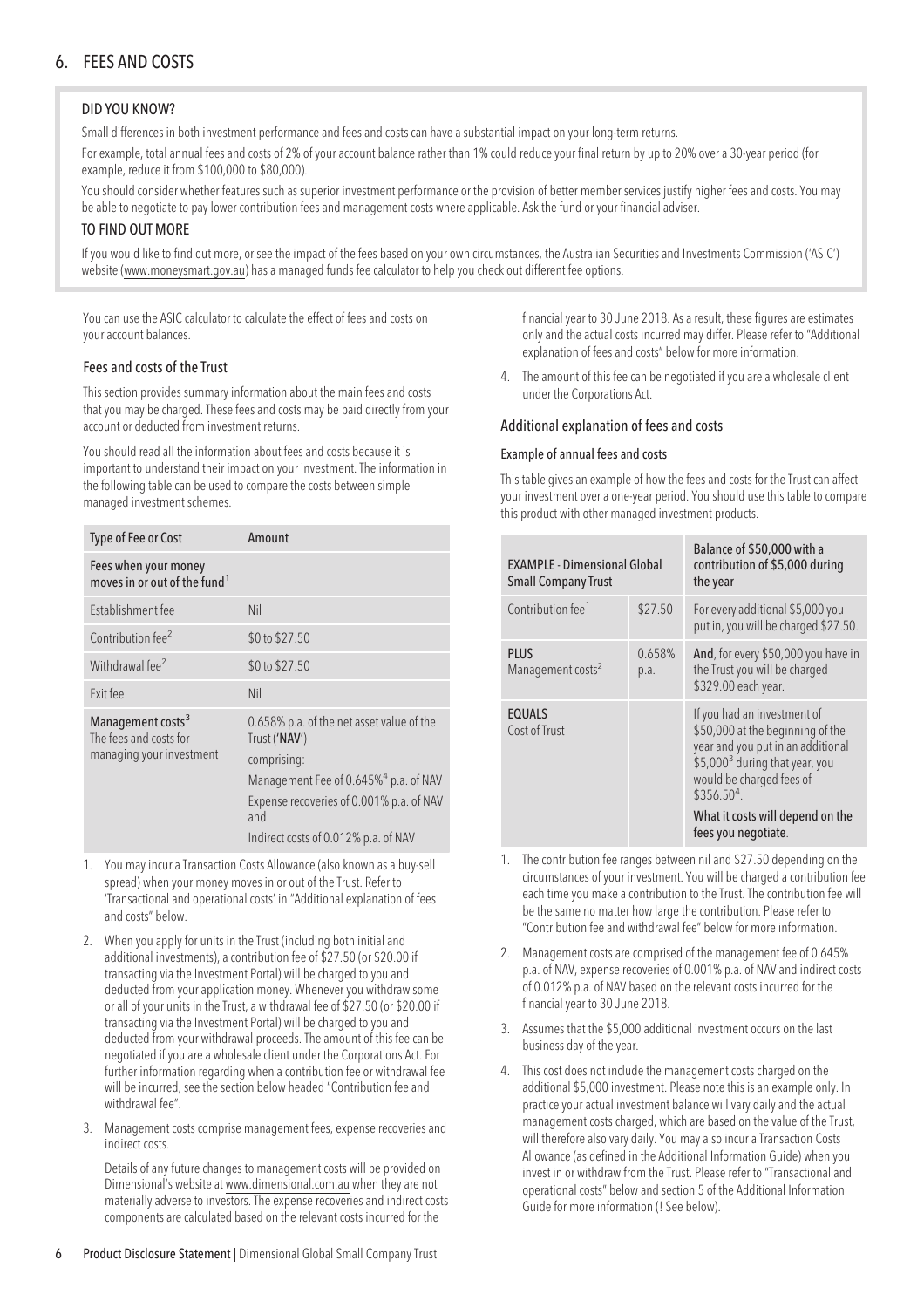#### Management costs

Management costs include Dimensional's management fee, expense recoveries and indirect costs, but exclude transactional and operational costs and government charges. Dimensional charges a management fee for managing and administering the Trust which is payable out of the assets of the Trust and reflected in the unit price.

Dimensional has elected to pay any ordinary out-of-pocket expenses incurred in managing the Trust. Dimensional will only be reimbursed out of the assets of the Trust if such expenses are abnormal expenses. The expense recoveries in the fees and costs table are abnormal expenses and may not necessarily be incurred in any given year.

Indirect costs are reflected in the unit price and are not charged as an additional cost to you.

The management costs disclosed in the table above include goods and services tax (GST) after taking into account any expected reduced input tax credits.

For information on tax refer to "How Managed Investment Schemes are Taxed" in section 7 of this PDS.

For more information on the management fee, expense recoveries and indirect costs refer to the Additional Information Guide (! See below).

#### Contribution fee and withdrawal fee

The contribution fee and withdrawal fee are paid to Dimensional including to reimburse it for costs incurred by Dimensional in processing the application or withdrawal (as applicable), and include goods and services tax (GST).

However, if you were an investor in the Trust or another Dimensional Trust on or before 18 December 2017, or if you invest via an Investor Service, you are not required to pay the contribution fee or withdrawal fee.

#### Fees may be changed

Dimensional has the right to increase the management fee for the Trust up to the limit set out in the Constitution of 1.00% (not including GST) per annum without obtaining the consent of unit holders, but will give unit holders 30 days' advance written notice of any increase in the management fees of the Trust.

Dimensional has the right to increase the contribution fee and withdrawal fee for the Trust up to the limit set out in the Constitution of the greater of \$100 or 1% of the contribution or withdrawal amount (not including GST) without obtaining the consent of unit holders, but will give unit holders 30 days' advance written notice of any increase in the contribution fee and/or withdrawal fee of the Trust.

#### Transactional and operational costs

The Trust is required to pay transactional and operational costs when dealing with the assets of the Trust. Transactional and operational costs may include brokerage when it buys or sells investments . When the Trust incurs transactional and operational costs because you apply for, or withdraw units in the Trust, Dimensional may pass the transactional and operational costs on to you, by adding or subtracting the estimate of these costs (the Transaction Costs Allowance) to applications or withdrawals (including switches) you make, so that existing investors do not bear the transaction costs of persons entering and exiting the Trust. Where applicable, the Transaction Costs Allowance is paid to the Trust, and is not a fee paid to Dimensional. The current Transaction Costs Allowance is up to a cap of 0.35% of the amount invested or withdrawn. For example, if you invested \$50,000 you would be charged a Transaction Costs Allowance of up to \$175. Dimensional may vary the Transaction Costs Allowance up to the value of the cap at any time and prior notice will not ordinarily be provided. Updated information on Transaction Cost Allowances can be obtained from<www.dimensional.com.au> or your Investor Service.

The current Transaction Costs Allowance is:

• +0.12% on entry and -0.12% on exit as at the date of this PDS.

Total transactional and operational costs incurred by the Trust may exceed or be less than the Transaction Costs Allowance incurred directly by investors as the Transaction Costs Allowance is based on estimates. For more information on transactional and operational costs refer to the Additional Information Guide.

! You should read the important information about fees and costs generally before making a decision. Go to section 5 of the Additional Information Guide located at [https://au.dimensional.com/fund](https://au.dimensional.com/fund-documents)[documents.](https://au.dimensional.com/fund-documents) The material about fees and costs generally may change between the time when you read this PDS and the day when you acquire the product.

Please note: If you consult a financial adviser, additional fees may be paid by you to your financial adviser. You should refer to the statement of advice that will be provided by your financial adviser, which sets out the details of these fees (if any).

# 7. HOW MANAGED INVESTMENT SCHEMES ARE TAXED

Please note: Investing in a registered managed investment scheme is likely to have tax consequences. You are strongly advised to seek your own professional tax advice.

Registered managed investment schemes do not pay tax on behalf of investors, and as an investor you will be assessed for tax, depending on your circumstances, on your share of any income and capital gains generated by the Trust.

- 
- ! You should read the important information about taxation matters relating to the Trust and managed investment schemes generally before making a decision. Go to section 6 of the Additional Information Guide located at [https://au.dimensional.com/fund](https://au.dimensional.com/fund-documents)[documents.](https://au.dimensional.com/fund-documents) The material relating to taxation matters may change between the time when you read this PDS and the day when you acquire the product.

# 8. HOW TO APPLY

#### How to invest in the Trust

Subject to the requirements set out in section 2 of this PDS, to invest directly in the Trust:

- 1. Read this PDS and the Additional Information Guide;
- 2. Complete and sign the application form for this Trust; and
- 3. Send the application form to the Unit Registry together with your application money and Identification Information as applicable,
- or, if you wish to invest in the Trust using the Investment Portal:
- 1. Read this PDS and the Additional Information Guide;
- 2. Visit the Investment Portal website (via the link provided by your Participating Adviser, who has registered for an investor account on your behalf);
- 3. Review and submit the electronic application form for this Trust on the Investment Portal (as pre-completed by your Participating Adviser which should also include the required Identification Information); and
- 4. Send your application money to the Unit Registry.

Facsimile instructions will not be accepted for initial applications. If you are an existing investor and wish to increase your investment, please refer to section 1 of the Additional Information Guide for information on how to make an additional investment.

If you are investing through an Investor Service, you must complete the documents the operator of the service requires.